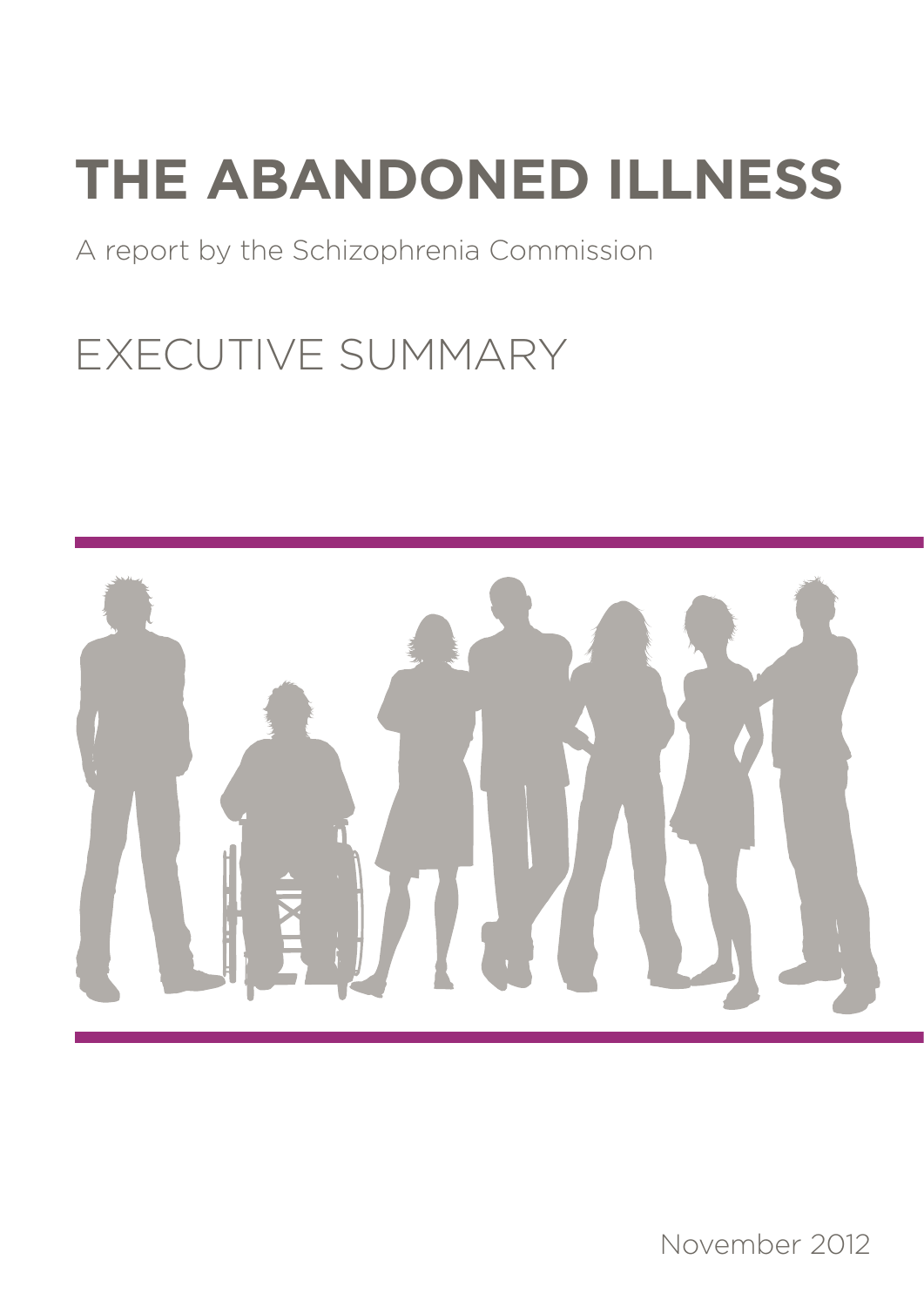#### **WHAT IS THE SCHIZOPHRENIA COMMISSION?**

The Schizophrenia Commission was established in November 2011 by Rethink Mental Illness. The independent Commission was made up of 14 experts who have worked together to review how outcomes for people with schizophrenia and psychosis can be improved and it was chaired by the eminent psychiatrist, Professor Sir Robin Murray.

The Commission ran six formal evidence gathering sessions involving over 80 experts, including people who have lived with schizophrenia or psychosis, family members and carers, health and social care practitioners and researchers. 2,500 people responded to the Commission's survey online. The Commissioners also visited services across England and drew upon relevant published research literature.

They focused, in particular, on the delivery of adult mental health services but did also consider the impact on young people, those within the criminal justice system, the homeless and those with co-morbid problems such as substance misuse as well as the role of prevention and community development for building an emotionally resilient and healthy society.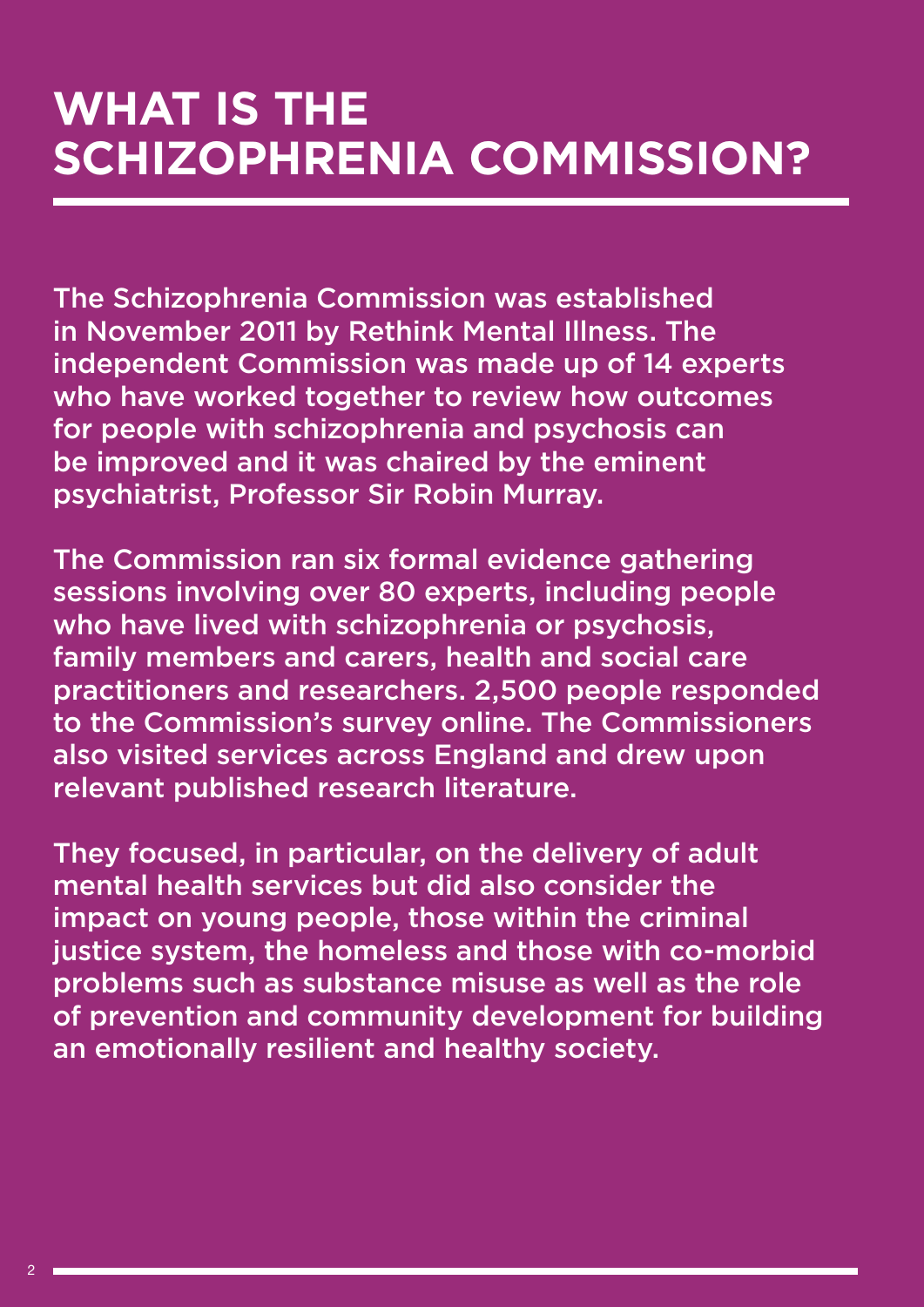#### **From the Chair of the Commission, Professor Sir Robin Murray, FRS**

Imagine suddenly developing an illness in which you are bombarded with voices from forces you cannot see, and stripped of your ability to understand what is real and what is not. You discover that you cannot trust your senses, your mind plays tricks on you, and your family or friends seem part of a conspiracy to harm you. Unless properly treated, these psychotic experiences may destroy your hopes and ambitions, make other people recoil from you, and ultimately cut your life short. Some 220,000 people in England have such psychotic experiences – we probably all know a family who is affected, but the stigma is such that they may be keeping it a secret.

One hundred years after the term "schizophrenia" was coined to describe severe psychosis, the Schizophrenia Commission came together to examine the provision of care for people living with psychotic illness. We are an independent group which took evidence from around the country and heard from several thousand people over 12 months. What we found was a broken and demoralised system that does not deliver the quality of treatment that is needed for people to recover. This is clearly unacceptable in England in the 21st century.

The inadequate care that many people with psychosis receive adds greatly to their distress and worsens the outcomes for what can already be a devastating illness. Most have a period in a psychiatric hospital unit but too many of these wards have become frightening places where the overwhelmed nurses are unable to provide basic care and support. The pressure on staff for increased "throughput" means that medication is prioritised at the expense of the psychological interventions and social rehabilitation which are also necessary. Furthermore, some wards are so anti-therapeutic that when people relapse and are in need of a period of care and respite, they are unwilling to be admitted voluntarily; so compulsion rates rise.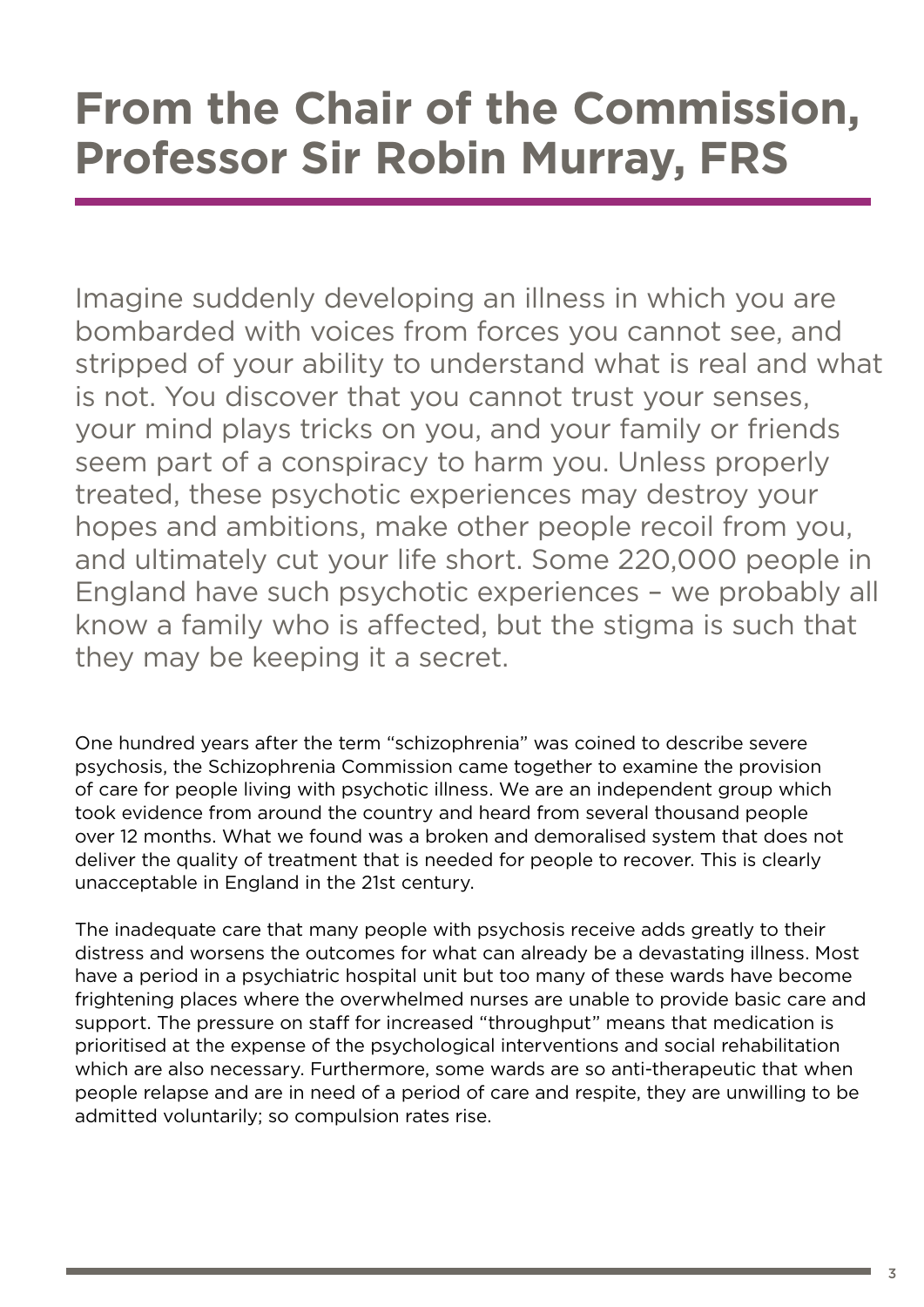The problems are not just in the wards. People with psychosis rarely have the chance to choose their psychiatrist and families are not treated as partners in care but have to battle for basic services. People diagnosed as having schizophrenia have poor access to general practitioners and general hospital care; their physical health suffers and their life is shortened by 15 to 20 years. The fragmentation of services means that people who have a recurrence of their psychosis lose the established relationships with professionals they trust, and instead feel shuttled from one team to another as if on a factory production line.

Sadly, the great innovation of the last 10 years which everyone says works well – the Early Intervention in Psychosis services – are currently being cut. Instead, the obvious question is: why is it that the integrated therapies that work so well in early intervention are not being offered to people throughout the course of their illness?

The poor quality of care offered to people with psychosis is particularly shameful because, in the last two decades, we have made great strides in understanding mental illness. Gone are the ideological disputes of previous years. Research has instead shown that both biological and social factors are involved, and we have learned that a diagnosis of schizophrenia does not predict inevitable decline. As well as harrowing accounts of personal tragedies, the Commission heard from many people who had been helped to recover and go on to live happy and productive lives after one or more psychotic episodes. Good care delivered by kind, compassionate practitioners can make all the difference. Being given hope is central to recovery too – gaining control and being empowered to build self confidence and self esteem. Time and time again we heard of a transformation whereby an apparently downward course was reversed by a nurse, doctor, peer or therapist who took the time to listen and understand.

We welcome the Government's strategy 'No health without mental health' and the recently published implementation framework. There is broad agreement that services and the experience of those with the condition need to change. The cost of schizophrenia and psychosis to society is estimated at nearly £12 billion in England alone. But we are not spending the money wisely and not achieving the results that we could. If schizophrenia is approached with an understanding that substantial recovery is achievable for most people with the illness, instead of the defeatist attitude that this is the end of a person's useful life, then we can make a real difference. This is not an expensive fantasy but could lead to an overall saving for the country by turning users of services into contributors to the economy.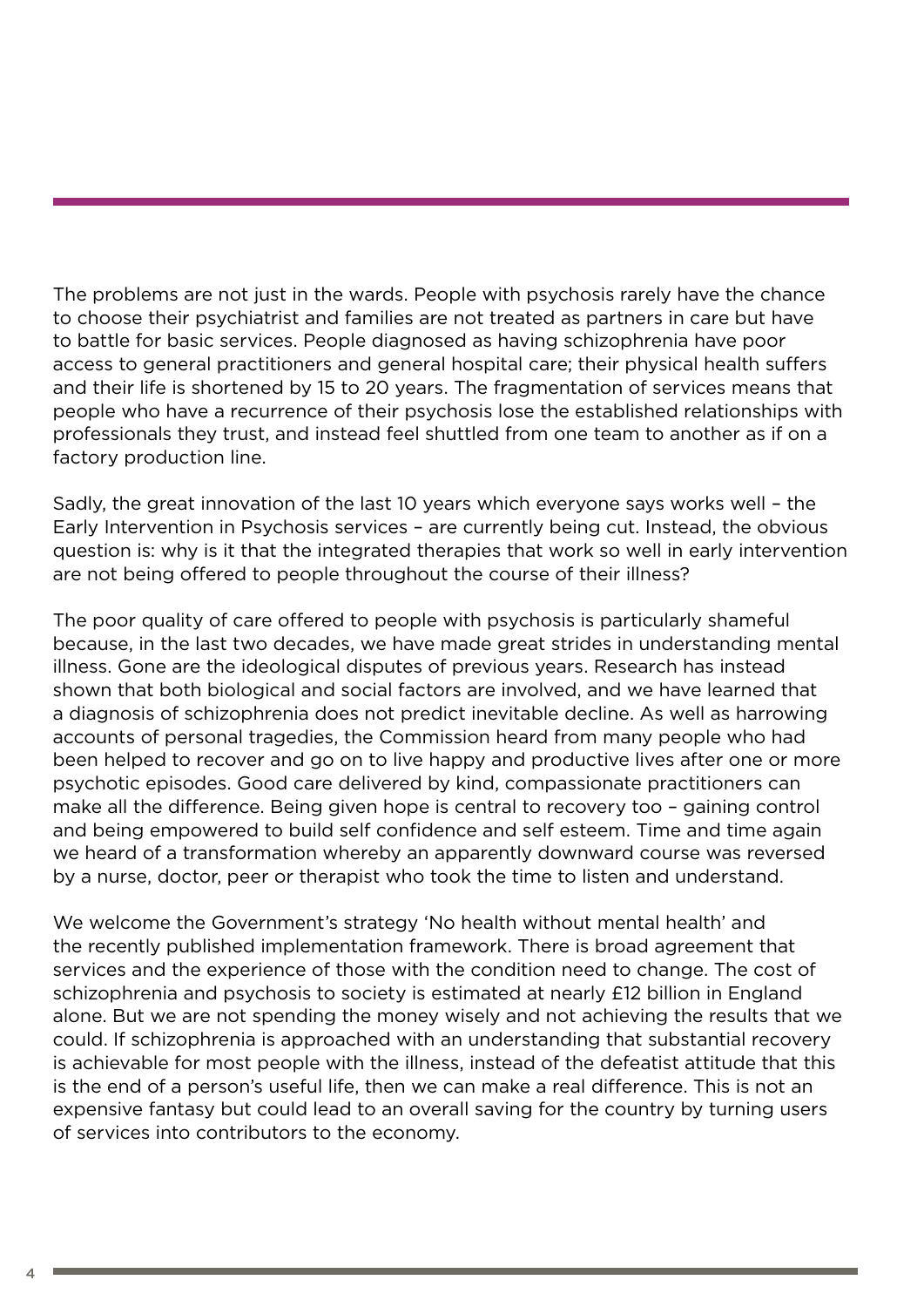What's needed most of all is a change of attitude in each Trust from the community nurse to the chief executive. People with psychosis also need to be given the hope that it is perfectly possible to live a fulfilling life after a diagnosis of schizophrenia or psychosis. We have no doubt that this is achievable.

Research has led to an increasing number of effective drugs to choose from and a range of evidence-based psychological treatments. We know much more about 'what works' than we used to and we have seen inspiring examples of recovery-based services in England and learnt of better approaches used in other countries. The committed individuals who went into the mental health profession to improve lives should be helped to do exactly that.

We now need to make sure everyone is offered the treatments that we know work best, delivered with kindness and competence. If we can achieve this, then together we can make the next decade one of increasing recovery for people diagnosed as having schizophrenia or psychosis.

Our report sets out some practical steps to make this a reality.



Khin h hurray

**PROFESSOR SIR ROBIN MURRAY**  on behalf of the Schizophrenia Commission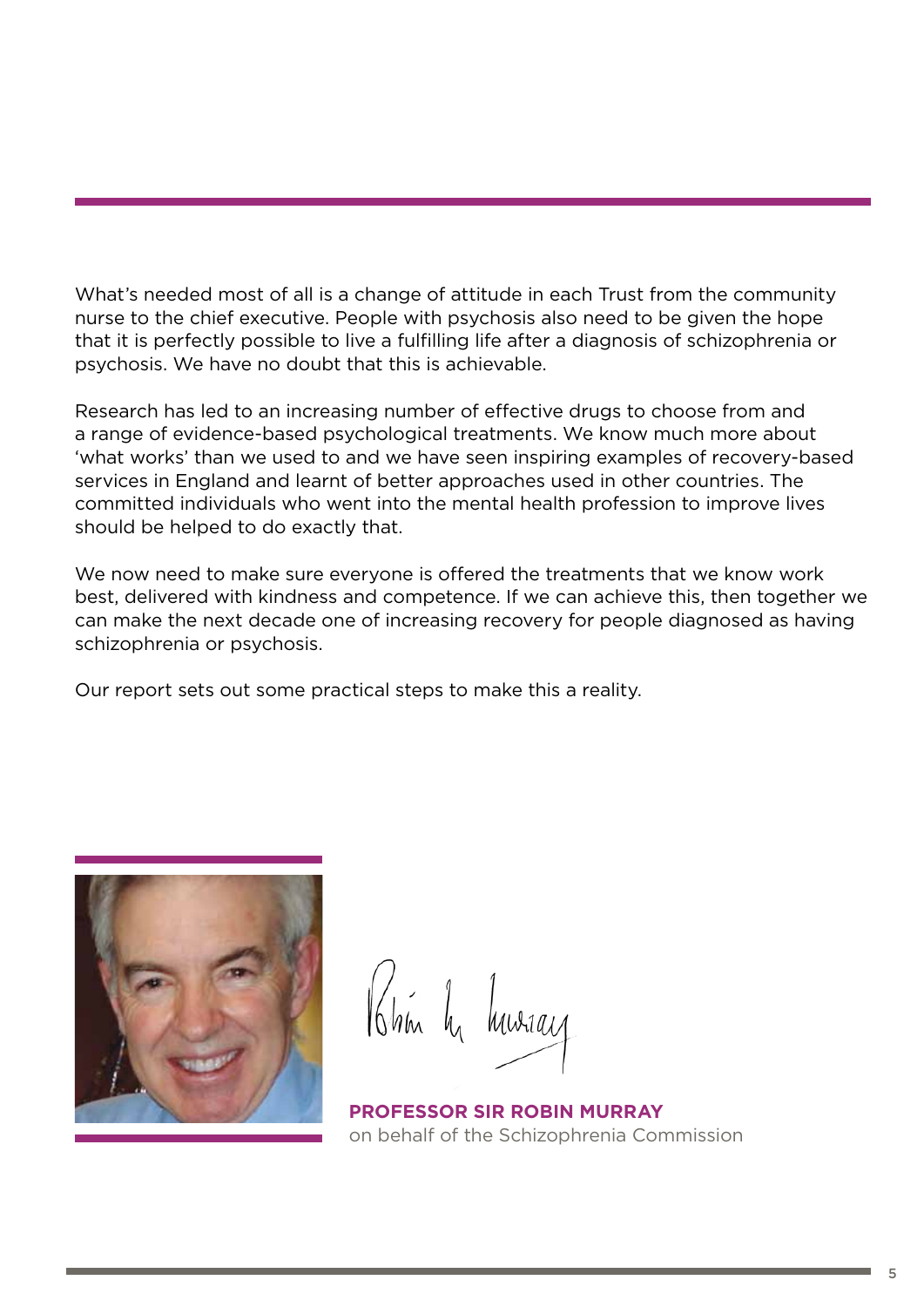From our evidence, we concluded that despite the clear progress made in some areas, it is unacceptable that:

- **People with severe mental illness such** as schizophrenia still die 15-20 years earlier than other citizens.
- **Schizophrenia and psychosis cost** society £11.8 billion a year but this could be less if we invested in prevention and effective care.
- **Increasing numbers of people are** having compulsory treatment, in part because of the state of many acute care wards. Levels of coercion have increased year on year and are up by 5% in the last year.
- Too much is spent on secure care £1.2 billion or 19% of the mental health budget last year – with many people staying too long in expensive units when they are well enough to start back on the route to the community.
- Only 1 in 10 of those who could benefit get access to true CBT (Cognitive Behavioural Therapy) despite it being recommended by NICE (National Institute of Health and Clinical Excellence).
- **Only 8% of people with schizophrenia** are in employment, yet many more could and would like to work.
- **Only 14% of people receiving social** care services for a primary mental health need are receiving self-directed support (money to commission their own support to meet identified needs) compared with 43% for all people receiving social care services.
- **Families who are carers save the public** purse £1.24 billion per year but are not receiving support, and are not treated as partners.
- **Service users and family members dare** not speak about the condition. 87% of service users report experiences of stigma and discrimination.
- **Services for people from African-**Caribbean and African backgrounds do not meet their needs well. In 2010 men from these communities spent twice as long in hospital as the average.

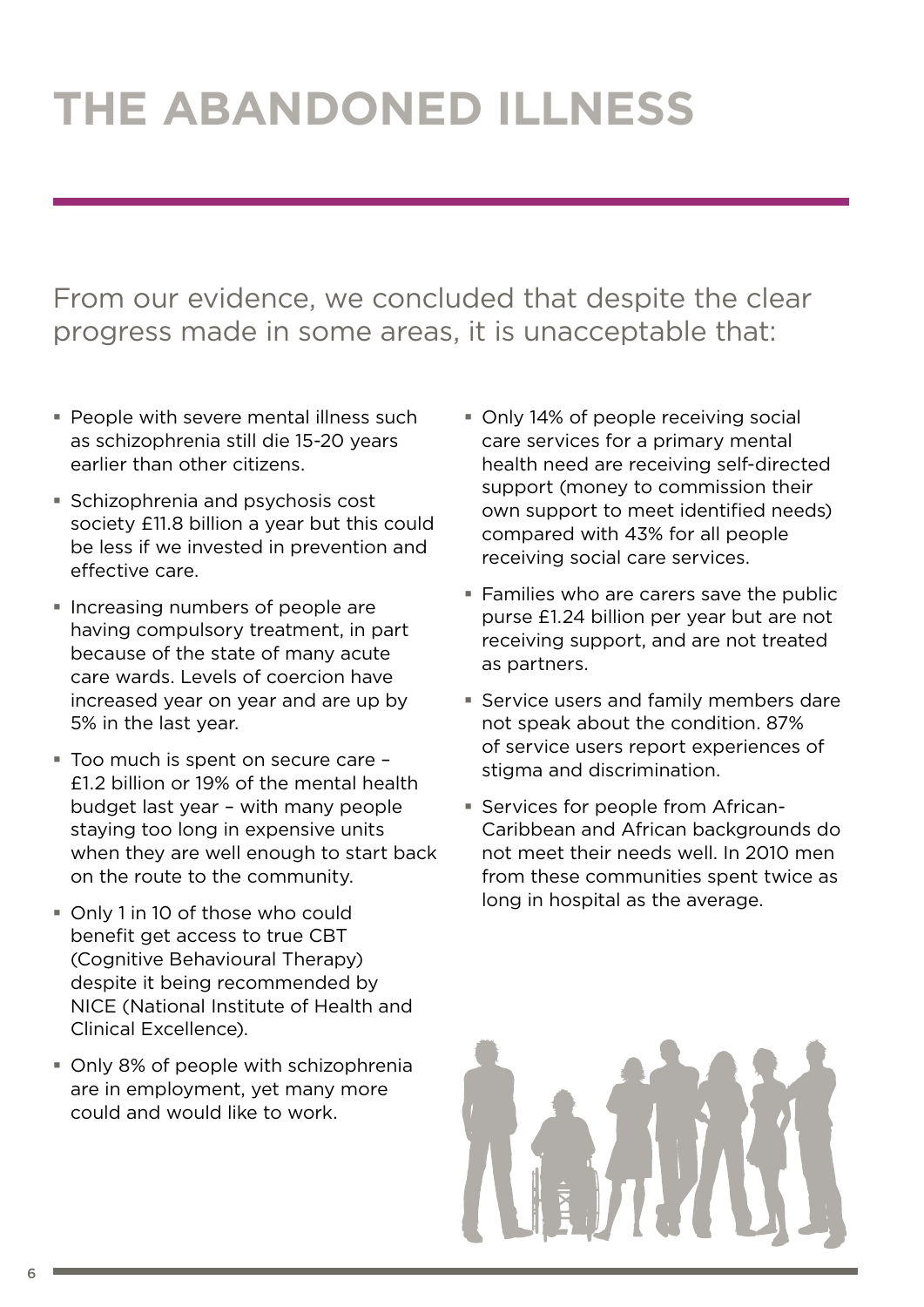We found broad agreement about the changes that need to be made to transform the lives of those with schizophrenia or psychosis and of their families. Encouragingly, we also had support from a range of organisations and practitioners for our approach. We are making 42 detailed recommendations which include:

- A radical overhaul of poor acute care units including better use of alternatives to admission like recovery houses to manage the transition between hospital and community services.
- Greater partnership and shared decision making with service users – valuing their experiences and making their preferences central to a recovery focused approach adopted by all services.
- Funding redirected from secure units to strengthen community-based provision and prevention programmes.
- Clarity about who is in charge of delivering care, tackling poor leadership in our services and variations in the quality of care provided.
- Much better prescribing and a right to a second opinion on medication involving, where appropriate, a specialist pharmacist.
- **Extending general practitioner training** in mental illness to improve support for those with psychosis managed by primary care.
- **Extending the popular Early** Intervention for Psychosis services (not cutting or diluting).
- **Increasing access to psychological** therapies in line with NICE guidelines.
- Delivering effective physical health care to people with severe mental illness by improving the training of all mental health staff as well as monitoring the delivery of routine physical health assessment and intervention.
- A stronger focus on prevention including clear warnings about the risks of cannabis.
- Action to address inequalities and meet the needs of all disadvantaged groups.
- A better deal for long-term carers who should be treated as partners.
- Greater use of personal budgets, particularly for those with long-term care needs.
- **Extreme caution in making a diagnosis** of schizophrenia as it can generate stigma and unwarranted pessimism. The more general term 'psychosis' is preferable, at least in the early stages.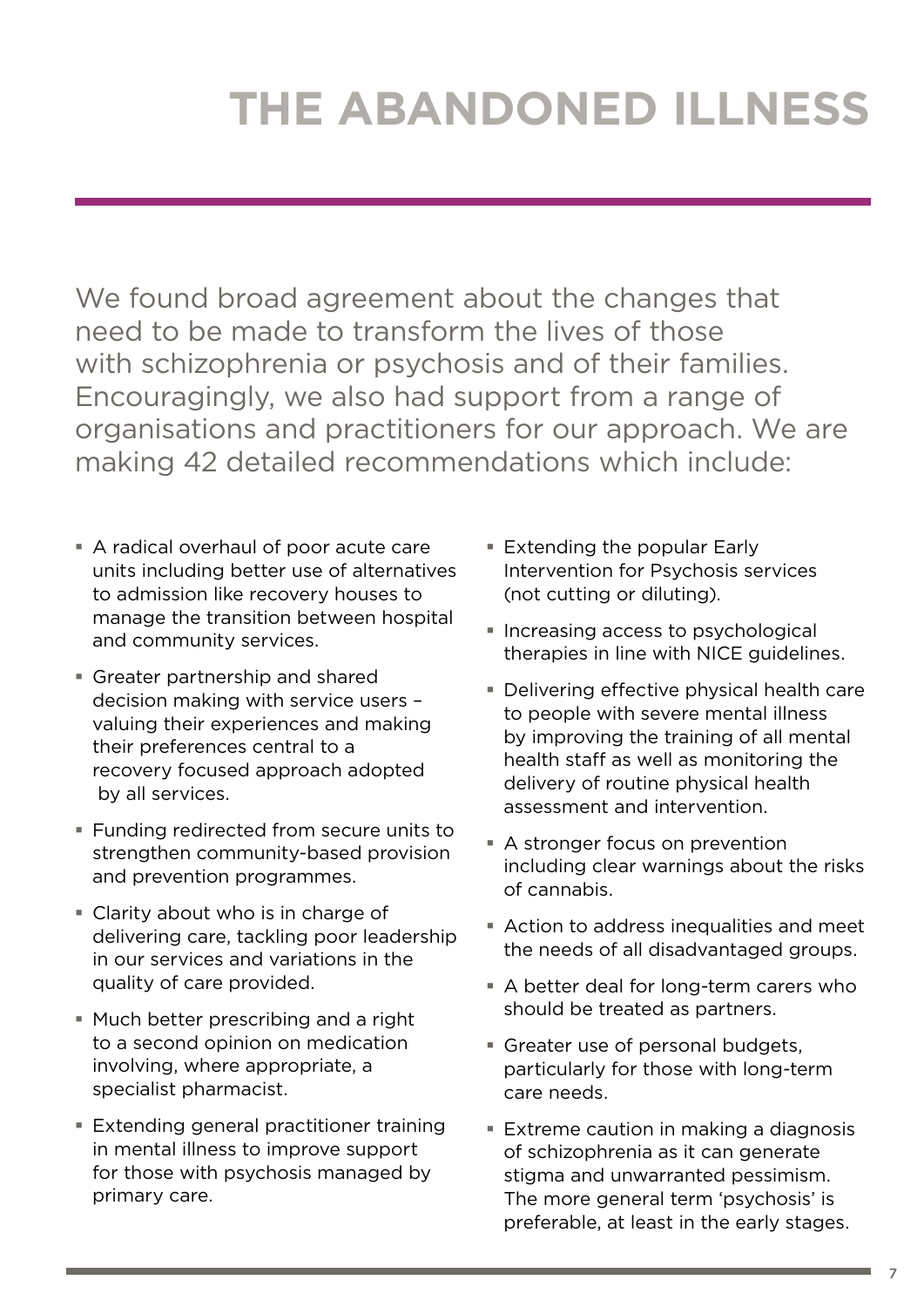There are things we can build on. In the last 20 years much progress has been made in understanding schizophrenia and psychosis. There have been many positive developments including the growth of the service user movement, initiatives like crisis resolution teams and early intervention for psychosis services, exercise prescriptions, investment in new IT systems and direct payments. There are now more single sex acute care units with individual rooms, flexible day centre provision and multi-disciplinary team working.

In particular, we have been impressed by accounts of how individual practitioners or whole services have transformed lives through approaches emphasising the potential for recovery and through listening to people's experiences. Being offered hope is crucial, especially when a person with psychosis is at their most unwell. Being involved in decisions over care and treatment genuinely – not in tokenistic ways – is vital.

We also commend the innovative and progressive mental health services that are being delivered in some areas as well as the Government strategy "No Health without Mental Health" which provides a good foundation for building the attitudes and values that we need. We are hopeful that outcomes can be improved for everyone affected by severe mental illness. But it will require a radical overhaul of the system including an integrated approach with health and social services working together, a greater emphasis on patient preferences and a widespread application of flexible and innovative solutions. We do know what works – let's apply it.

We have seen what can be achieved with innovative and creative solution focused approaches to care and treatment through early intervention in psychosis services. Today, instead of a life sentence, young people in early intervention services are given hope. They are supported to recover, with many returning to college or the workplace to live an ordinary life like everyone else. We want these outcomes for everyone living with schizophrenia and psychosis. We will not get them if this approach is dismantled by short term cost cutting restructures.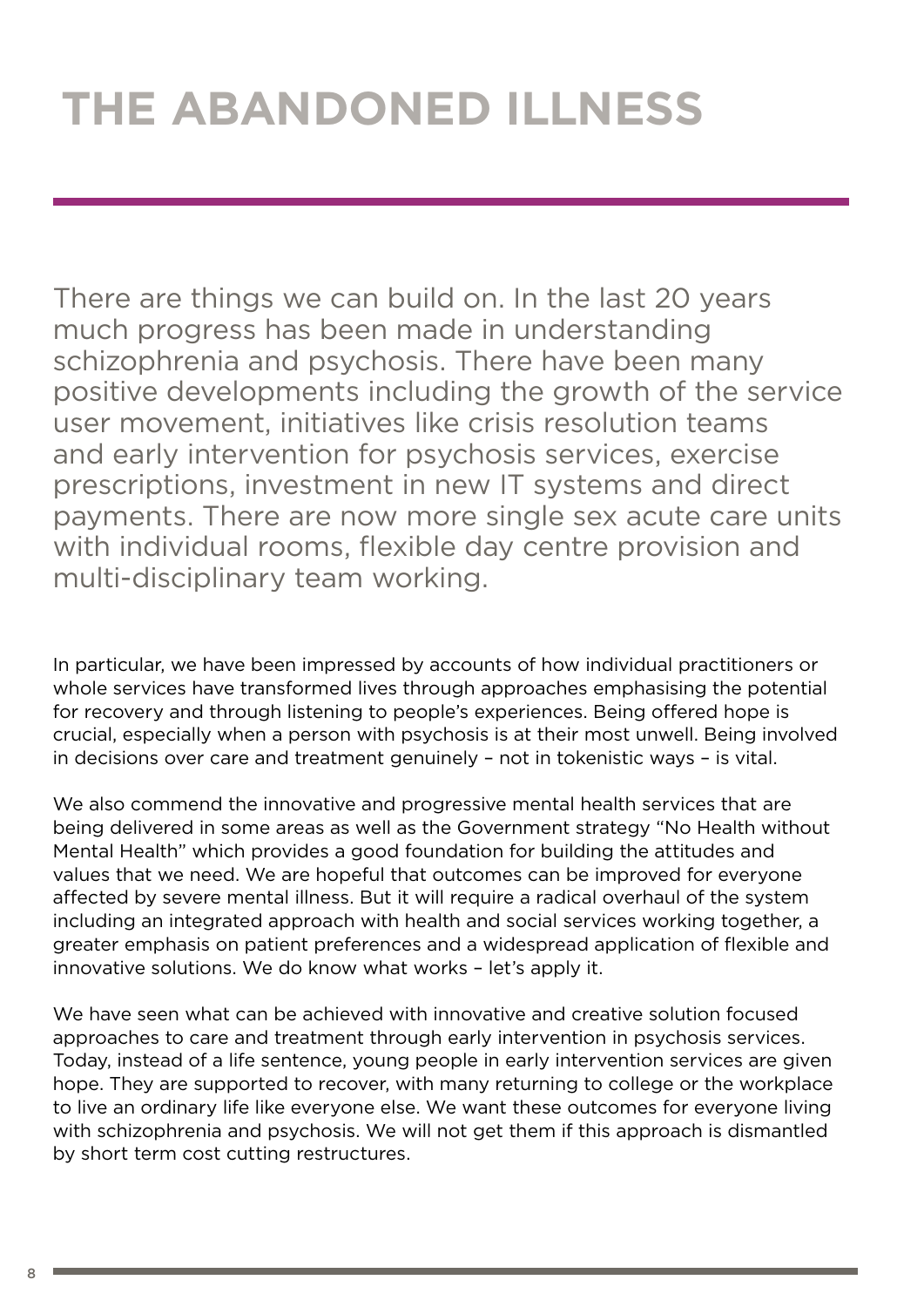The main message coming from service users and their families is that hope must replace pessimism, the system must give service users and carers greater control, and there must be accountability for individual outcomes. Professionals, policy makers and those who have experienced the system must work together in a spirit of respect and co-operation to bring about improvements. Currently there are too many attitudinal and structural barriers hindering change – and this must be tackled.

We want an end to the discrimination faced by people with mental illness. People living with mental illness should be taken as seriously and treated as well as those who are physically ill. Mental illness accounts for 23% of the disease burden in England, but gets only 13% of NHS resources. That imbalance should be corrected.

However, even if resources are not increased immediately, what's available now could be spent much more effectively. In particular, there is a case for a fundamental overhaul of secure provision, reinvesting savings in better community services and preventative programmes. And we could reduce expensive stays in acute units by providing cheaper and more therapeutic 'recovery houses'.

We visited a good example of this working in partnership with the local home treatment team. It offered time out from the pressure of living with severe mental illness among staff who valued each individual and their experiences. The place was calm, safe and practical. It sorted out people's accommodation difficulties. We need more crisis recovery houses to keep people out of hospital and help manage transition back into mainstream life on discharge from an acute care unit.

There is clear evidence of serious discrepancies in outcomes and of inadequate care offered to people with schizophrenia and psychosis. This represents a public health crisis which every Health and Wellbeing Board needs to address. The evidence we have heard suggests that every community in England has work to do to improve the experience of people with schizophrenia and psychosis. The system is failing them, their families and the taxpayer. Improvement is possible but it needs leadership across the entire mental health system to make it happen – and that leadership challenge must be firmly grasped.

A number of organisations have already said they would like to work with us to use our recommendations to improve services in their areas, and we hope more will come on board.

No one should claim that we can afford to leave things as they are.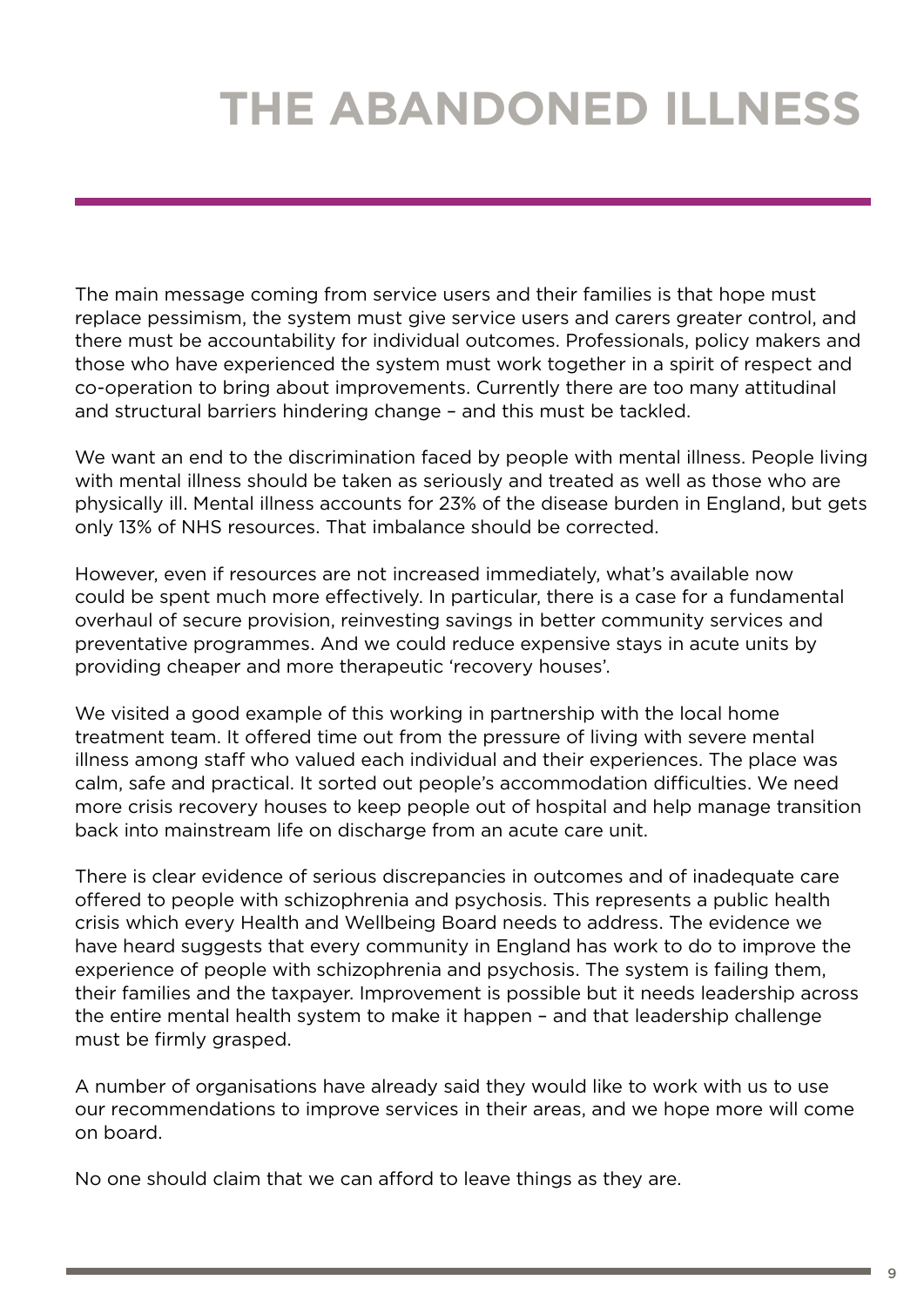

# No one should claim that we can afford to leave things as they are.



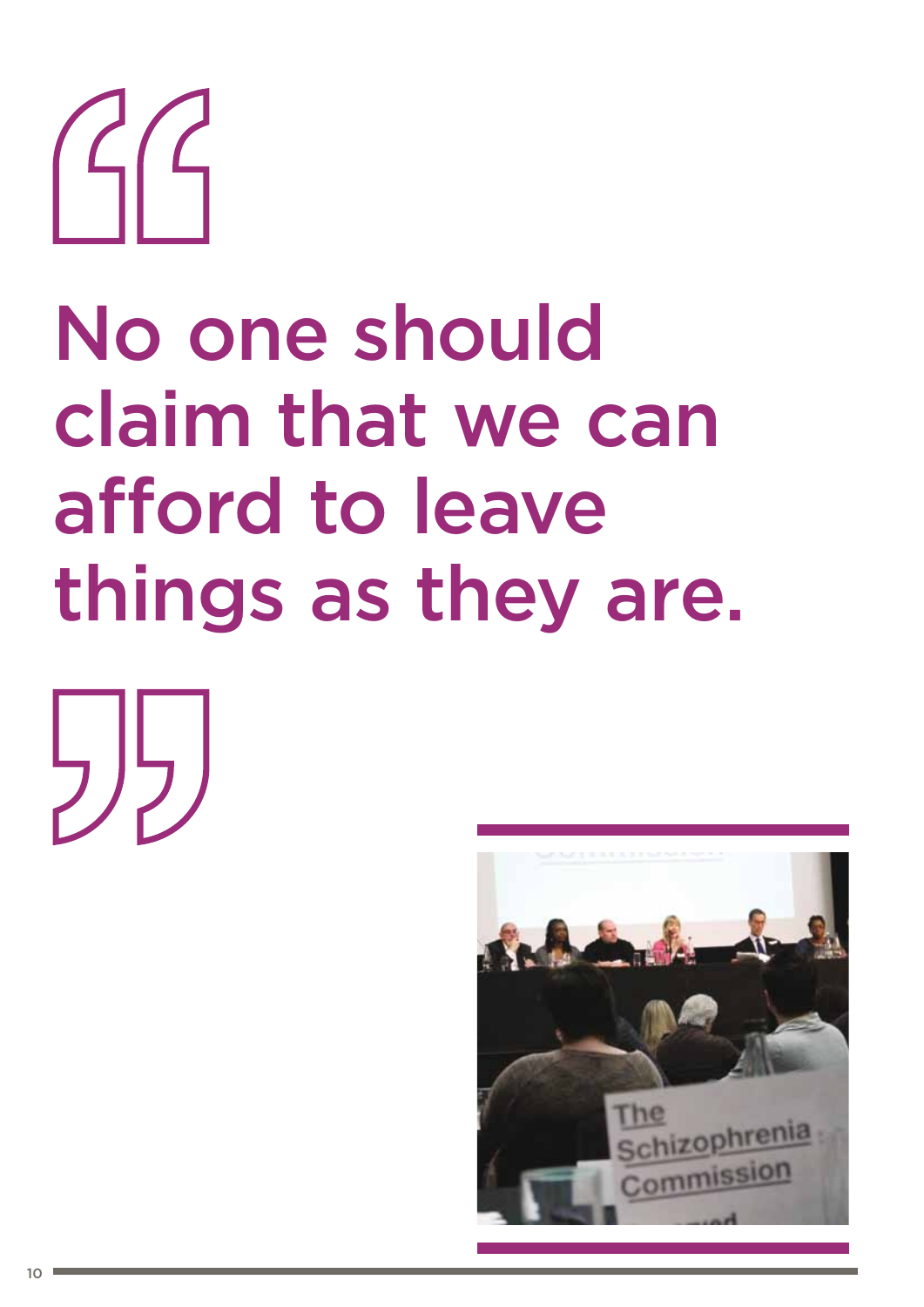### **THE COMMISSIONERS**

| <b>Professor Sir Robin Murray</b><br>(Chair) | Professor of Psychiatric Research at the Institute of Psychiatry.<br>Elected a Fellow of the Royal Society (FRS) in 2010.                                                                                                                                         |
|----------------------------------------------|-------------------------------------------------------------------------------------------------------------------------------------------------------------------------------------------------------------------------------------------------------------------|
| <b>Terry Bowyer</b>                          | Peer Specialist, Dorset Mental Health Forum who has a diagnosis<br>of paranoid schizophrenia.                                                                                                                                                                     |
| <b>Dr Alison Brabban</b>                     | Consultant Clinical Psychologist and Clinical Lead in the Early<br>Intervention in Psychosis service in Tees, Esk and Wear Valleys<br>NHS Foundation Trust. National Advisor for Improving Access to<br>Psychological Therapies (IAPT) for Severe Mental Illness. |
| <b>Neil Carr</b>                             | Chief Executive of South Staffordshire and Shropshire Healthcare<br><b>NHS Foundation Trust.</b>                                                                                                                                                                  |
| <b>Dr Clare Gerada</b>                       | Chair of the Royal College of General Practitioners.                                                                                                                                                                                                              |
| <b>Paul Jenkins</b>                          | Chief Executive of Rethink Mental Illness.                                                                                                                                                                                                                        |
| <b>Professor Martin Knapp</b>                | Professor of Social Policy at London School of Economics and<br>Political Science and Professor of Health Economics in the Centre<br>for the Economics of Mental Health, King's College London.                                                                   |
| <b>Jeremy Laurance</b>                       | Health Editor of The Independent.                                                                                                                                                                                                                                 |
| <b>Liz Meek</b>                              | Chair of the Centre for London who has a family member with<br>schizophrenia.                                                                                                                                                                                     |
| <b>Jonathan Phillips</b>                     | Former Director of Adult Social Services, Calderdale Council.<br><b>Independent Chair of North Yorkshire County Council</b><br>Safeguarding Adults Board.                                                                                                         |
| <b>Dr Vanessa Pinfold</b><br>(Secretariat)   | Research Fellow, Rethink Mental Illness and Chair of the<br>McPin Foundation.                                                                                                                                                                                     |
| <b>Dr Shubulade Smith</b>                    | Consultant Psychiatrist at the South London and Maudsley NHS<br>Foundation Trust and Clinical Senior Lecturer at the Institute of<br>Psychiatry, King's College London.                                                                                           |
| <b>Professor David Taylor</b>                | Director of Pharmacy and Pathology at the Maudsley Hospital,<br>Professor of Psychopharmacology at King's College London and<br>Honorary Professor at the Institute of Psychiatry.                                                                                |
| <b>Yvonne Stewart-Williams</b>               | A campaigner and an activist who works with complex needs<br>and mental illness and has a schizo-affective disorder diagnosis.                                                                                                                                    |